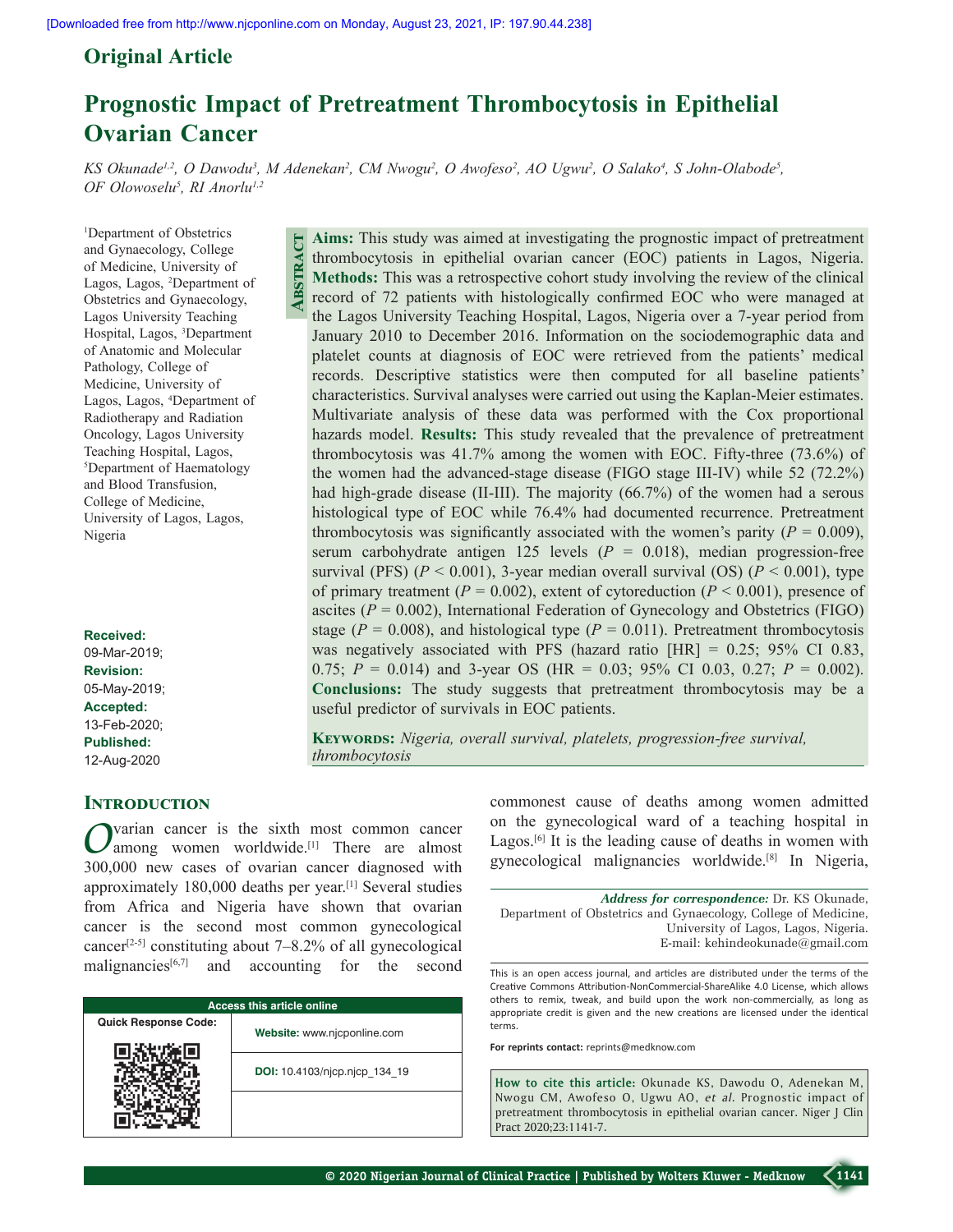over 70% of ovarian cancer patients were diagnosed at an advanced stage.[7,9,10]

Lack of early predictive biomarkers is responsible for the high mortality rate. Until now, the most widely used biomarker for monitoring of ovarian cancer is carbohydrate antigen  $125$  (CA-125)<sup>[11]</sup> with approximately 83% of the patients at advanced stage having CA-125 levels >35 U/mL.<sup>[12]</sup> However, CA-125 is also elevated in a small proportion of people with endometriosis, pelvic inflammatory disease, pregnancy, hepatic cirrhosis, acute heart failure, tuberculosis, pancreatic cancer, lung cancer, liver cancer, and so on.[13,14] Therefore, it has a relatively low positive predictive value and is usually not considered as an independent predictor.[15] Thus, the effort to find other reliable and cheaper biomarkers that could be used alone (in resource-limited settings) or in combination with CA-125 for the effective evaluation and prognostic prediction of ovarian cancer is long‑expected. The eminent role of platelet, a ubiquitously available parameter in regions with limited economic resources, has previously been discussed in the diagnosis of pelvic mass[16] and, therefore, its impact on prognosis also needs to be examined.

Platelets are highly reactive cellular orchestrators of primary hemostasis, immunity, and inflammation $[17]$ and it is widely believed that platelets may play important roles in cancer growth and metastasis. The finding of thrombocytosis in patients with solid tumors was first made over a century ago.<sup>[18]</sup> Incidentally, almost 40% of persons found to have thrombocytosis in the absence of iron deficiency and benign inflammatory conditions have occult malignant neoplasia including ovarian cancer.[19] Experimental evidence had suggested that platelets actively promote cancer progression through different mechanisms and these may include shielding of cancer cells from immune attacks and stimulation of angiogenesis.[20] A recent systematic review and meta‑analysis conducted by Ye *et al.* reported that pretreatment thrombocytosis was a significant negative predictor of both survival in women with epithelial ovarian cancer (EOC).<sup>[21]</sup> However, it is still not clearly understood whether prognosis in ovarian cancer patients is directly affected by the presence of a high level of platelets or if thrombocytosis is a surrogate for other prognostic indicators, such as advanced‑stage disease, suboptimal cytoreduction, or even medical comorbidity. On this basis, the current study, therefore, investigated the impact of pretreatment thrombocytosis on progression‑free survival (PFS) and overall survival (OS) in black Nigerian women with EOC.

# **Subjects and Methods Study design and setting**

This was a retrospective cohort study involving the review of case records of all histologically confirmed EOC patients managed at the Lagos University Teaching Hospital (LUTH), Lagos, Nigeria over a 7‑year period from January 2010 to December 2016. LUTH is the largest tertiary institution that provides services to patients in Lagos and from the neighboring Southwestern states. The hospital is located in the central Lagos metropolis and offers mainly clinical services among which include gynecological oncology services.

## **Eligibility criteria**

Eligible participants were women with histologically confirmed EOC. Further eligibility criteria included those who commenced treatment within 6 weeks of diagnosis. Patients with non‑EOC; those who failed to complete treatment or yet to complete the treatment at least in the last 3 years of the review period were excluded from the study.

#### **Data collection**

The registration numbers of all women with EOC who were managed during the period under review were obtained from the gynecological oncology ward registers and the patients' case notes were subsequently retrieved from the medical records department. Relevant information such as sociodemographic characteristics, menopausal status, body mass index (BMI), presence of major comorbidity (hypertension/diabetes mellitus/ kidney disease), pretreatment platelets counts and serum CA-125 levels, type of primary treatment (primary debulking or neoadjuvant chemotherapy), extent of cytoreduction (optimal or suboptimal), presence of ascites (≥500 mL), FIGO stage of disease, histological subtype of tumor, and tumor grade were extracted using a standardized pro forma.

## **Exposure and confirmatory outcome variables**

Platelet counts at diagnosis of EOC were evaluated in all patients treated in the hospital and for whom there were complete follow-up data on PFS and 3-year OS. PFS was defined as those women without any clinical, biochemical, or radiological evidence of the disease within the first 36 months of completion of treatment. Evidence of the disease was defined clinically as presence of a pelvic tumor on bimanual pelvic examination; and/or biochemically as abnormal (>35 IU/mL) or increasing serum CA-125 level; and/or radiologically as the presence of a new pelvic tumor on abdominopelvic USS or CT scan. The 3‑year OS was defined as those women who were still 36-month alive after completion of treatment. The endpoints for statistical analysis were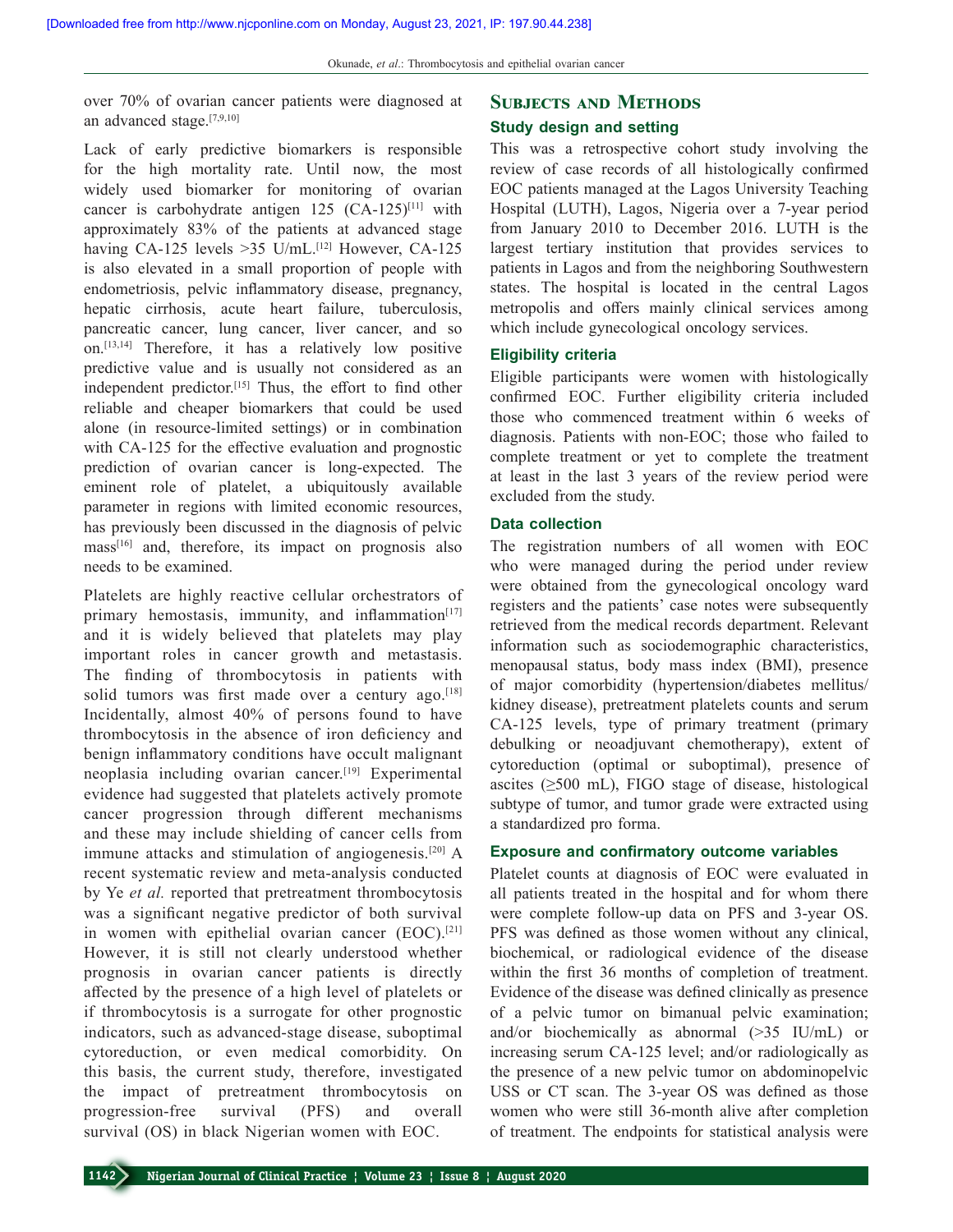Okunade, *et al*.: Thrombocytosis and epithelial ovarian cancer

3‑year OS and PFS while the exposure variable is elevated pretreatment platelet counts (thrombocytosis).

#### **Statistical analysis**

All relevant data were analyzed using SPSS version 23.0 statistical package for Windows manufactured by IBM Corp., Armonk, NY, United States. Descriptive statistics were then computed for all baseline patients' characteristics. Characteristics of patients were described by mean and SD (if normally distributed) or median and percentiles (if not-normally distributed) for continuous variables and by frequencies and percentages for categorical variables. PFS and OS of patients with normal platelet counts ( $150-450 \times 10^{9}/L$ ) were compared with that of patients with thrombocytosis  $(>=450 \times 10^9$ /L) using the Mann‑Whitney U test. Survival analyses were carried out using the Kaplan–Meier estimates and statistical significance was determined by the log-rank test. Patients who were alive at last follow‑up or those without recurrence were censored. Multivariate analysis of these data was performed with the Cox proportional hazards model. All testing was two‑sided, and a *P* value of less than 0.05 was considered to indicate statistical significance.

#### **Ethical approval**

Ethical approval for the study was obtained from the Health Research and Ethics committee of the LUTH (Approval number—ADM/DCST/HREC/1912) prior to the review of case records and data collection. Ethical principles according to the Helsinki declaration were considered during the course of the study.

#### **Results**

On review of the case records of the 81 EOC cases managed in the hospital during the study period, only 72 cases had their complete clinical data available or eligible for final analyses. Excluded from the final



Figure 1: Kaplan-Meier curve of progression-free survival (PFS) stratified by thrombocytosis—Pretreatment thrombocytosis was associated with a shorter PFS (*P* = 0.003)

| Table 1: Baseline characteristics of study cohorts $(n=72)$               |                             |      |
|---------------------------------------------------------------------------|-----------------------------|------|
| <b>Variable</b>                                                           | <b>Frequency Percentage</b> |      |
| Age, in years                                                             |                             |      |
| $<$ 50                                                                    | 24                          | 33.3 |
| $>50$                                                                     | 48                          | 66.7 |
| Mean age $\pm$ SD=54.6 $\pm$ 10.7 years                                   |                             |      |
| Menopausal status                                                         |                             |      |
| Premenopausal                                                             | 33                          | 45.8 |
| Postmenopausal                                                            | 39                          | 54.2 |
| Parity                                                                    |                             |      |
| Low parity $( \leq 1)$                                                    | 23                          | 31.9 |
| High parity $(≥2)$                                                        | 49                          | 68.1 |
| Median parity (interquartile range $[IQR]$ ) = 2.0 (1.0, 4.0)             |                             |      |
| Body mass index (BMI), in kg/m <sup>2</sup>                               |                             |      |
| $\leq$ 25.0                                                               | 37                          | 51.4 |
| >25.0                                                                     | 35                          | 48.6 |
| Median BMI (IQR) = 24.7 (22.1, 28.9) kg/m <sup>2</sup>                    |                             |      |
| Co-morbidity                                                              |                             |      |
| No                                                                        | 55                          | 76.4 |
| Yes                                                                       | 17                          | 23.6 |
| Pretreatment CA-125 levels, in U/mL                                       |                             |      |
| $<$ 250                                                                   | 25                          | 34.7 |
| $\geq$ 250                                                                | 47                          | 65.3 |
| Median CA125 (IQR) = 437.0 (144.0, 924.5) U/mL                            |                             |      |
| Type of cytoreductive surgery                                             |                             |      |
| Optimal                                                                   | 37                          | 51.4 |
| Suboptimal                                                                | 35                          | 48.6 |
| Presence of significant ascites                                           |                             |      |
| No                                                                        | 37                          | 51.4 |
| Yes                                                                       | 35                          | 48.6 |
| FIGO stage                                                                |                             |      |
| Early (I-II)                                                              | 19                          | 26.4 |
| Advanced (III-IV)                                                         | 53                          | 73.6 |
| Tumour grade                                                              |                             |      |
| Low grade (grade I)                                                       | 20                          | 27.8 |
| High grade (grade II-III)                                                 | 52                          | 72.2 |
| Histological type                                                         |                             |      |
| Serous                                                                    | 48                          | 66.7 |
| Non-serous                                                                | 24                          | 33.3 |
| Type of primary treatment                                                 |                             |      |
| Primary debulking                                                         | 39                          | 54.2 |
| Neoadjuvant chemotherapy                                                  | 33                          | 45.8 |
| Thrombocytosis                                                            |                             |      |
| No                                                                        | 42                          | 58.3 |
| Yes                                                                       | 30                          | 41.7 |
| Median platelet counts (IQR) = 428 (301, 503) $\times$ 10 <sup>9</sup> /L |                             |      |
| Recurrence within 36 months                                               |                             |      |
| Yes                                                                       | 55                          | 76.4 |
| No                                                                        | 17                          | 23.6 |
| Median PFS (IQR) = $15.0$ (8.0, 29.5) months                              |                             |      |
| Vital status at 36-months                                                 |                             |      |
| Dead                                                                      | 27                          | 37.5 |
| Alive                                                                     | 45                          | 62.5 |

Median OS (IQR) 36.0 (23.0, 36.0) months. SD: standard deviation; IQR: interquartile range; PFS: progression-free survival; OS: Overall survival; FIGO: International Federation of Obstetrics and Gynecology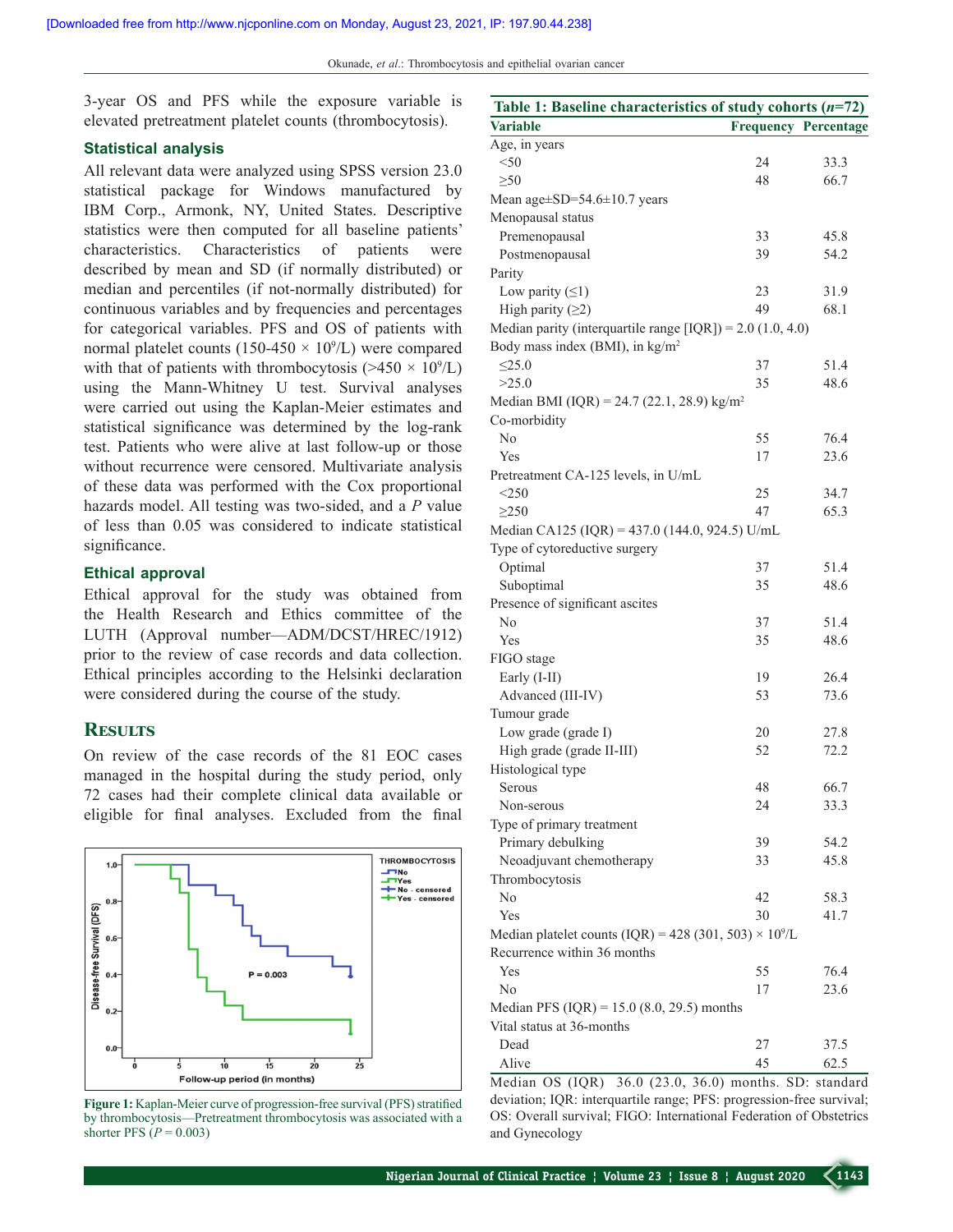Okunade, *et al*.: Thrombocytosis and epithelial ovarian cancer

| Table 2: Clinicopathological characteristics of study cohorts and thrombocytosis $(n=72)$ |                        |                       |                      |  |
|-------------------------------------------------------------------------------------------|------------------------|-----------------------|----------------------|--|
| <b>Characteristics</b>                                                                    | <b>Platelet counts</b> |                       |                      |  |
|                                                                                           | Normal counts (%)      | Thrombocytosis (%)    |                      |  |
| Age in year, mean±SD                                                                      | $54.3 \pm 10.1$        | $55.0 \pm 11.6$       | $0.782$ <sup>a</sup> |  |
| Parity, median (IQR)                                                                      | 3.0(1.0, 4.3)          | 2.0(1.0, 2.3)         | 0.009 <sup>b</sup>   |  |
| BMI in kg/m <sup>2</sup> , median (IQR)                                                   | 23.8 (19.9, 28.9)      | 27.3 (22.8, 29.7)     | 0.052 <sup>b</sup>   |  |
| CA-125 in U/mL, median (IQR)                                                              | 268.0 (67.0, 541.5)    | 451.0 (362.4, 1150.8) | $0.018^{\rm b}$      |  |
| Median PFS (IQR) months                                                                   | 24.0 (13.0, 35.3)      | 7.5(6.0, 13.0)        | $<0.001**$           |  |
| Median OS (IQR) months                                                                    | 36.0 (36.0, 36.0)      | 21.0 (17.0, 24.0)     | $<0.001**$           |  |
| Menopausal status                                                                         |                        |                       | 0.341                |  |
| Premenopausal                                                                             | 17(51.5)               | 16(48.5)              |                      |  |
| Postmenopausal                                                                            | 25(64.1)               | 14(35.9)              |                      |  |
| Comorbidity                                                                               |                        |                       | 0.963                |  |
| No                                                                                        | 32(58.2)               | 23(41.8)              |                      |  |
| Yes                                                                                       | 10(58.8)               | 7(41.2)               |                      |  |
| Type of primary treatment                                                                 |                        |                       | 0.002                |  |
| Primary debulking                                                                         | 26(78.8)               | 7(21.2)               |                      |  |
| Neoadjuvant chemotherapy                                                                  | 16(41.0)               | 23(58.0)              |                      |  |
| Extent of cytoreductive surgery                                                           |                        |                       | $< 0.001*$           |  |
| Optimal                                                                                   | 29(78.4)               | 8(21.6)               |                      |  |
| Suboptimal                                                                                | 13(37.1)               | 22(62.9)              |                      |  |
| Ascites                                                                                   |                        |                       | 0.002                |  |
| N <sub>o</sub>                                                                            | 28 (75.7)              | 9(24.3)               |                      |  |
| Yes                                                                                       | 14(40.0)               | 21(60.0)              |                      |  |
| FIGO stage                                                                                |                        |                       | 0.008                |  |
| Early                                                                                     | 16 (84.2)              | 3(15.8)               |                      |  |
| Advanced                                                                                  | 26(49.1)               | 27(50.9)              |                      |  |
| Disease grade                                                                             |                        |                       | 0.075                |  |
| Low grade                                                                                 | 15(75.0)               | 5(25.0)               |                      |  |
| High grade                                                                                | 27(61.9)               | 25(48.1)              |                      |  |
| Histological type                                                                         |                        |                       | 0.011                |  |
| Serous                                                                                    | 23 (47.9)              | 25(52.1)              |                      |  |
| Non-serous $(n=10)$                                                                       | 19 (79.2)              | 5(20.8)               |                      |  |

SD: standard deviation; IQR: interquartile range; PFS: progression-free survival; OS: overall survival; BMI: body mass index. <sup>a</sup>Independent sample T-test; <sup>b</sup>Mann-Whitney U test; \**P*: Significant values at 95% confidence interval

|                                                 | Table 3: Cox Regression analysis of the |                              |       |  |
|-------------------------------------------------|-----------------------------------------|------------------------------|-------|--|
| clinicopathological factors associated with PFS |                                         |                              |       |  |
| <b>Characteristics</b>                          | <b>PFS</b>                              | P                            |       |  |
|                                                 | Hazard ratio (HR)                       | 95% CI                       |       |  |
| Age                                             | 0.67                                    | $0.23 - 1.96$                | 0.467 |  |
| Menopausal status                               | 3.05                                    | 0.89-10.52                   | 0.077 |  |
| Parity                                          | 1.13                                    | $0.56 - 2.28$                | 0.738 |  |
| <b>BMI</b>                                      | 0.69                                    | $0.30 - 1.58$                | 0.374 |  |
| Serum CA-125 levels                             | 0.14                                    | $0.03 - 0.60$                | 0.008 |  |
| Comorbidity                                     | 3.50                                    | 0.83-14.87                   | 0.089 |  |
| Cytoreduction                                   | 1.35                                    | $0.39 - 4.71$                | 0.634 |  |
| Primary treatment                               | 1.28                                    | $0.43 - 3.75$                | 0.658 |  |
| FIGO stage                                      | 152.19                                  | $16.55 - 1399.43 \le 0.001*$ |       |  |
| Tumor grade                                     | 3.94                                    | $0.45 - 34.50$               | 0.216 |  |
| Histological type                               | 0.46                                    | $0.12 - 1.79$                | 0.262 |  |
| Ascites                                         | 0.99                                    | $0.40 - 2.41$                | 0.974 |  |
| Thrombocytosis                                  | 0.25                                    | $0.83 - 0.75$                | 0.014 |  |

CI: confidence interval; BMI: body mass index; FIGO: International Federation of Obstetrics and Gynecology. \**P*: Significant values at 95% confidence interval



**Figure 2:** Kaplan‑Meier curve of 3‑year overall survival (OS) stratified by thrombocytosis—Pretreatment thrombocytosis was associated with a shorter OS  $(P < 0.001)$ 

analyses were two women who did not have documented pretreatment platelet counts, four women who failed to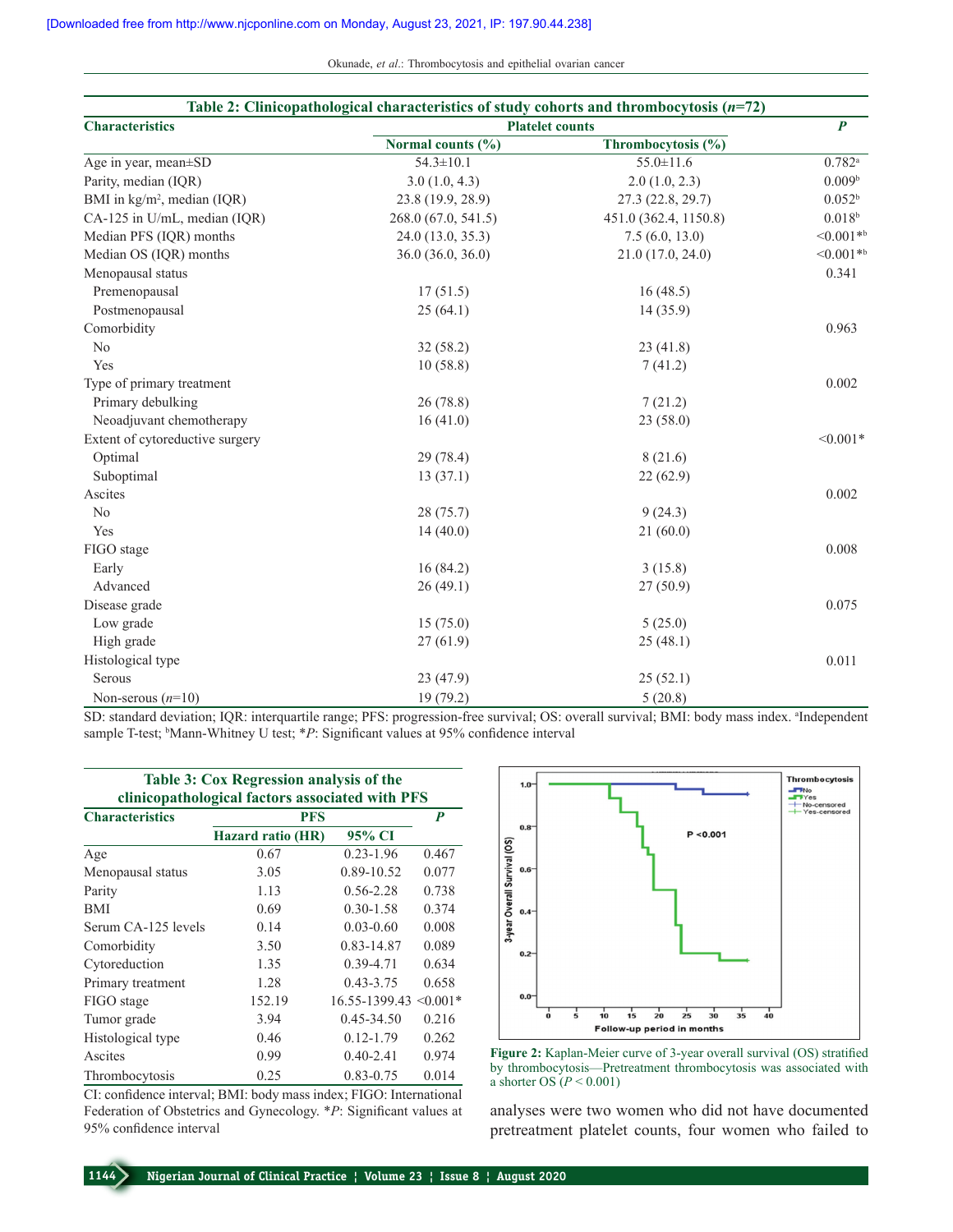| Okunade, et al.: Thrombocytosis and epithelial ovarian cancer |  |  |  |
|---------------------------------------------------------------|--|--|--|
|                                                               |  |  |  |
|                                                               |  |  |  |

| Table 4: Cox Regression analyses of clinicopathological |                                   |  |
|---------------------------------------------------------|-----------------------------------|--|
|                                                         | factors associated with 3-year OS |  |
| Charactoristics                                         | ΛS                                |  |

| <b>Characteristics</b> | <b>OS</b>                |                |       |
|------------------------|--------------------------|----------------|-------|
|                        | <b>Hazard Ratio (HR)</b> | 95% CI         |       |
| Age                    | 0.62                     | $0.10 - 3.84$  | 0.737 |
| Menopausal status      | 2.34                     | $0.32 - 17.10$ | 0.404 |
| Parity                 | 0.83                     | $0.29 - 2.41$  | 0.737 |
| <b>BMI</b>             | 1.45                     | 0.59-3.56      | 0.419 |
| Serum CA125 levels     | 0.50                     | $0.04 - 5.84$  | 0.579 |
| Comorbidity            | 0.38                     | $0.06 - 2.47$  | 0.310 |
| Cytoreduction          | 0.10                     | $0.01 - 3.07$  | 0.189 |
| Primary treatment      | 0.89                     | $0.16 - 4.81$  | 0.891 |
| FIGO stage             | 1.74                     | $0.43 - 74.64$ | 0.761 |
| Tumor grade            | 3.17                     | 0.043-235.40   | 0.599 |
| Histological type      | 0.24                     | $0.01 - 6.01$  | 0.387 |
| Ascites                | 1.27                     | $0.31 - 5.26$  | 0.737 |
| Thrombocytosis         | 0.03                     | $0.01 - 0.27$  | 0.002 |

Abbreviations: CI, confidence interval; BMI, body massindex; FIGO, International Federation of Obstetrics and Gynecology. \**P*: values at 95% confidence interval

complete their primary treatment, and three women who were lost to follow-ups. The baseline characteristics of the study cohorts are shown in Table 1. The majority of the patients were postmenopausal (54.2%) and more than 50 years of age (66.7%).

The median (interquartile range [IQR]) platelet count was 428 (301–503)  $\times$  10<sup>9</sup>/L and 30 (41.7%) women had pretreatment thrombocytosis. Fifty-three  $(73.6\%)$  women had the advanced-stage disease (FIGO stage III-IV) while 52 (72.2%) had high-grade disease (II-III). The majority of the cases of EOC were of serous histological type  $(66.7\%)$ . Fifty-five  $(76.4\%)$  of the women had documented recurrence and 27 (37.5%) deaths were documented. The median PFS and 3‑year OS were 15.0 (IQR: 8.0–29.5) and 36.0 (IQR: 23.0–36.0) months, respectively.

Table 2 shows comparison of the clinicopathological characteristics of patients with and without pretreatment thrombocytosis. Pretreatment thrombocytosis was significantly associated with the patients' parity  $(P = 0.009)$ , serum CA125 levels  $(P = 0.018)$ , median PFS (*P* < 0.001), 3‑year median OS (*P* < 0.001), type of primary treatment  $(P = 0.002)$ , extent of cytoreduction (*P* < 0.001), presence of ascites  $(P = 0.002)$ , FIGO stage  $(P = 0.008)$ , and histological type  $(P = 0.011)$ . There were no statistically significant association with age  $(P = 0.782)$ , BMI  $(P = 0.052)$ , menopausal status ( $P = 0.341$ ), comorbidity ( $P = 0.963$ ), and disease grade  $(P = 0.075)$ .

Figure 1 states the PFS while Figure 2 states the 3-year OS. Pretreatment thrombocytosis was associated with a shorter PFS ( $P < 0.001$ ) and 3-year OS ( $P < 0.001$ ). Multivariate analysis using Cox-regression statistics revealed that pretreatment thrombocytosis was an independent predictor of PFS (hazard ratio  $[HR] = 0.25$ ; 95% CI 0.83, 0.75;  $P = 0.014$ ) [Table 3] and 3-year OS (HR = 0.03; 95%CI 0.03, 0.27; *P* = 0.002) [Table 4].

#### **Discussion**

This study is investigating the prognostic impact of pretreatment thrombocytosis in black Nigerian women with EOC. The majority of the patients were postmenopausal (54.2%) and this was higher than the proportion (40.0%) reported in a study conducted by Odukogbe *et al.* in Ibadan<sup>[9]</sup> and our previous study conducted in the same setting in Lagos.[7] This is, however, not unexpected as this current study only reported cases with histological diagnosis of EOC, which is commoner among older women, unlike our previous study that involved all cases of ovarian cancer in its final analysis.[7]

We reported that about 41.7% of our study cohorts in this study had pretreatment thrombocytosis and this is slightly higher than the 31.0% and 22.3% reported by Stone *et al*.<sup>[22]</sup> and Allensworth *et al.*,<sup>[23]</sup> respectively in the United States. This may be because of the racial differences in platelet counts as reported by Saxena *et al*. [24] in their study of platelet counts in three racial groups where they indicated that black women had significantly higher platelet counts than their Caucasian counterparts. However, a much lower proportion of thrombocytosis (13.8%) was reported by Feng *et al*. [25] in their study in China, and this apart from the reason adduced above may also be attributed to this study involving only women with high-grade serous ovarian cancer. The mechanisms of thrombocytosis in ovarian cancer and the role that this plays in abetting cancer growth are, however, still unclear.[22]

We demonstrated in this study that pretreatment thrombocytosis was associated with some clinicopathological characteristics and poorer survival in the Nigerian female population with EOC. We found that thrombocytosis was associated with the stage and histological type of the tumor, type of primary treatment, the extent of cytoreductive surgery and the presence of ascites at the surgery. These findings are consistent with several published studies involving patients with EOCs regardless of histological type[22,23,26‑28] and this indicates that platelet counts tend to increase concurrently with tumor progression and metastasis. Stone *et al*. [22] reported that patients with thrombocytosis were significantly more likely to have advanced-stage disease and higher pretreatment levels of serum CA-125 than those with normal platelet counts. Ma *et al*. [26] also found that EOC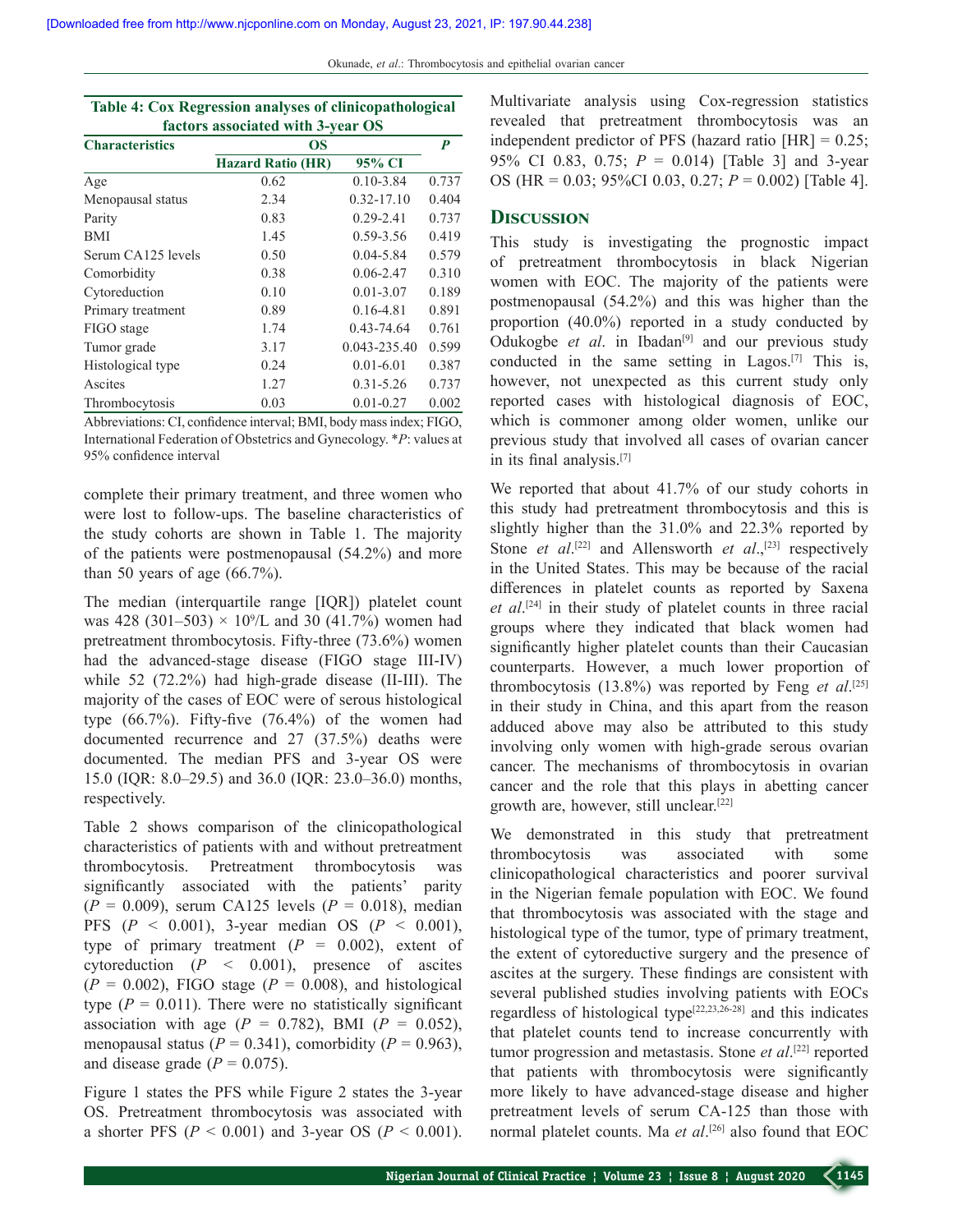patients with thrombocytosis have a greater likelihood of having suboptimal cytoreduction.

Previous studies outside the African continent have suggested that platelet count and fibrinogen levels can serve as potential prognostic indicators in ovarian cancer patients.[22,23,25‑29] It was postulated that once the coagulation system is activated, it can directly or indirectly promote disease progression and metastasis with a resultant poorer prognostic outcome.[30,31] Consequently, we were able to confirm in the current study that pretreatment thrombocytosis is an independent negative predictor of PFS and OS in Nigerian women with EOC. These findings were also confirmed in a recent systematic review and meta‑analysis of 11 pooled studies conducted by Ye *et al*. [21] reported that pretreatment thrombocytosis was a significant negative predictor of both PFS and OS in women with EOC for all stages and degrees of differentiation. This is at variance to the work of Allensworth *et al*. [23] reported that thrombocytosis is not independently correlated with survival even after stratifying according to the FIGO stage. Such stratification was, however, not carried out in our current study.

The major limitation of this study was its retrospective design that depended on effective documentation of patients' history with the potential for missed data. The poor record-keeping in our center also resulted in the unacceptably high number of EOC cases with incomplete clinical data which limited the follow-up period in the study to 3‑years instead of the standard 5‑years for assessment of survivors and subsequently the small sample size used. Additionally, our center is a foremost tertiary referral hospital in Nigeria and thus the majority of the patients seen with ovarian cancer have advanced disease and this may not be a fair representation of the general population. However, this study is a pilot research effort among women with ovarian cancer in Nigeria and therefore the preliminary data generated will form the basis for a future robust longitudinal study.

#### **Conclusions**

This study revealed a high proportion of thrombocytosis among black Nigerian women with EOC. It further suggested that preoperative thrombocytosis reflects tumor burden and may also be a predictive determinant of survival in EOC patients. We, therefore, suggest that preoperative platelet levels may have value in counseling patients with ovarian cancer about their prognosis and the need for a more intense follow‑up monitoring, prior to their primary treatment.

#### **Acknowledgments**

We thank the staff of the medical record department attached to the oncology and pathology studies (OPS) unit of LUTH for their assistance in ensuring the retrieval of the patients' case records. This work was supported in part by the Fogarty International Center of the National Institutes of Health (Award numbers D43TW010134 and D43TW010543) through the Building Research and Innovation in Nigeria's Science (BRAINS) and the Harvard, Boston, Northwestern and University of New Mexico (HBNU) Training Fellowship programs. The content is solely the responsibility of the authors and does not necessarily represent the official views of the National Institutes of Health.

#### **Financial support and sponsorship**

Fogarty International Center of the National Institutes of Health (Award numbers D43TW010134 and D43TW010543).

#### **Conflicts of interest**

There are no conflicts of interest.

#### **References**

- 1. Bray F, Ferlay J, Soerjomataram I, Siegel RL, Torre LA, Jemal A. Global cancer statistics 2018: GLOBOCAN estimates of incidence and mortality worldwide for 36 cancers in 185 countries. CA Cancer J Clin 2018;68:394‑424.
- 2. Iyoke CA, Ugwu GO. Burden of gynaecological cancers in developing countries. World Obstet Gynaecol. 2013;2:1‑7.
- 3. Nkyekyer K. Pattern of gynaecological cancers in Ghana. East Afr Med J 2000;77:534‑8.
- 4. Ugwu EO, Iferikigwe ES, Okeke TC, Ugwu AO, Okezie OA, Agu PU. Pattern of gynaecological cancers in University of Nigeria Teaching Hospital, Enugu, South Eastern Nigeria. Niger J Med 2011;20:266‑9.
- 5. Buhari MO, Ojo BA, Ijaiya MA, Aboyeji PA. Ovarian cancers in Ilorin, Nigeria‑A review of over 80 cases. Nig Q J Hosp Med 2005;15:127‑30.
- 6. Onyiaorah IV, Anunobi CC, Banjo AA, Fatima AA, Nwankwo KC. Histopathological patterns of ovarian tumours seen in Lagos University Teaching Hospital: A ten-year retrospective study. Nig Q J Hosp Med. 2011;21:114‑8.
- 7. Okunade KS, Okunola H, Okunowo AA, Anorlu RI. A five-year review of ovarian cancer at a tertiary institution in Lagos, South-West, Nigeria. Niger J Gen Pract 2016;14:23-7.
- 8. Zhang WW, Liu KJ, Hu GL, Liang WJ. Preoperative platelet/ lymphocyte ratio is a superior prognostic factor compared to other systemic inflammatory response markers in ovarian cancer patients. Tumour Biol 2015;36:8831‑7.
- 9. Odukogbe AA, Adebamowo CA, Ola B, Olayemi O, Oladokun A, Adewole IF, *et al*. Ovarian cancer in Ibadan: Characteristics and management. J Obstet Gynaecol 2004;24:294‑7.
- 10. Gharoro EP, Eirewele O. Cancer of the ovary at the University of Benin Teaching Hospital: A 10‑year review, 1992‑2001. Afr J Med Sci 2006;35:143‑7.
- 11. Wei SU, Li H, Zhang B. The diagnostic value of serum HE4 and CA‑125 and ROMA index in ovarian cancer. Biomed Rep 2016;5:41‑4.